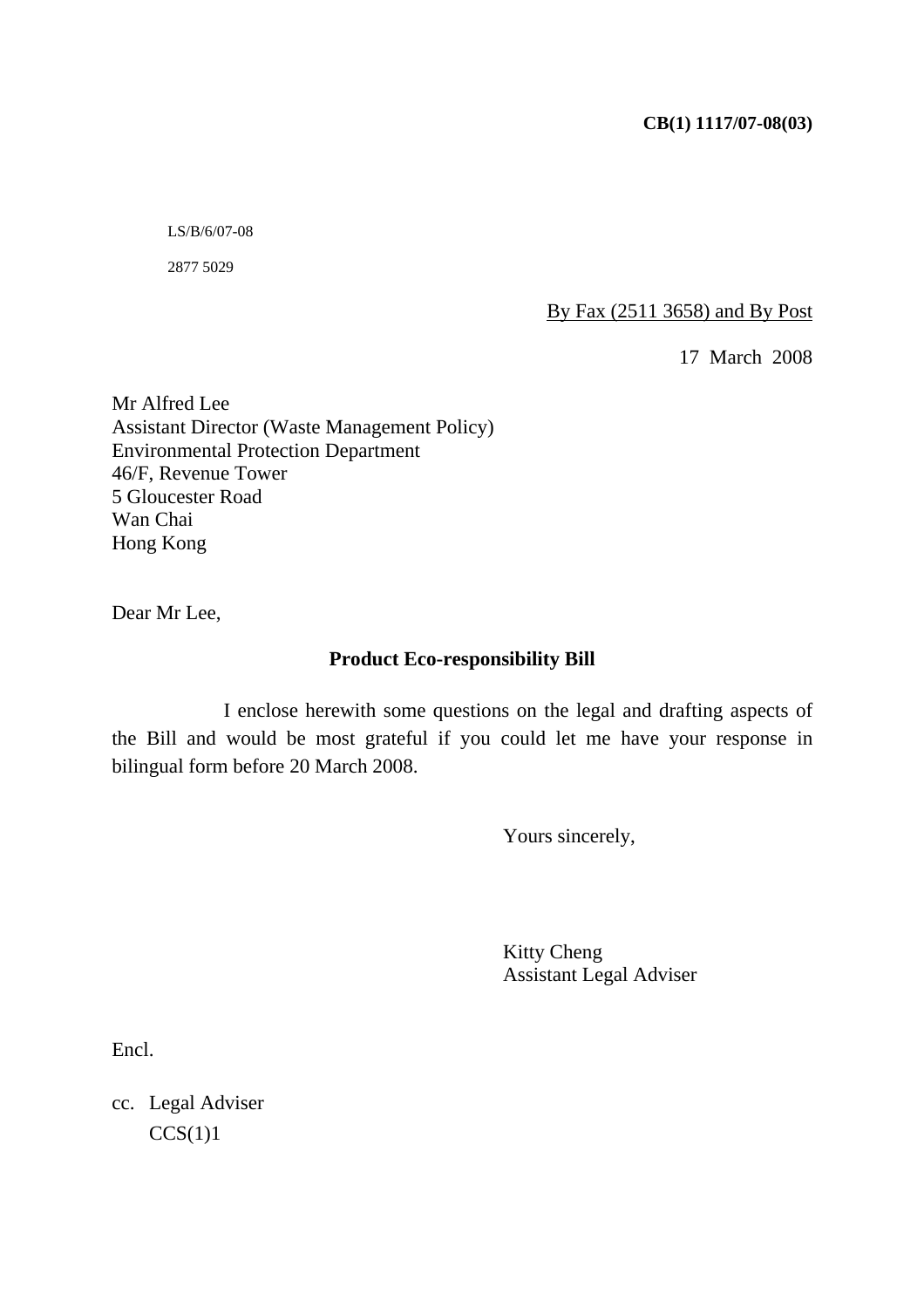# **Product Eco-responsibility Bill**

# **Part 1 - Preliminary**

### *Clause 2*

1. Clause 2(1) provides that the purposes of Bill are to minimize the environmental impact of various types of product and to that end, "to introduce *producer responsibility schemes or other measures* that may require manufacturers, importers, wholesalers, retailers, consumers or any other parties to share the responsibility for the reduction in the use, and the recovery, recycling and proper disposal of those products".

2. Please explain the meaning of "producer responsibility schemes".

3. The validity of other provisions of the Bill must confine to the vires as provided in clause 2(1) (the purpose clause). Since the other provisions of the Bill must fall within or incidental to such "producer responsibility schemes", will the Administration, for the sake of clarity, add a definition of "producer responsibility schemes" in the Bill?

4. Please clarify the difference, if any, between the phrase "which may include (plastic shopping bags …)" which is not qualified by "but not limited to" in clause  $2(1)(a)$  and the same provision which is qualified by "may include (but not limited to) (the following  $-$  ...)" in clause 2(2)(a).

5. Please explain the precise meaning of the terms "waste management" and "proper waste management" in sub-clauses 2(2)(a) and (c).

# **Part 2 - Prescribed Products: General Provisions**

# *Clause 7*

6. Clause 7(1)(b) provides that an authorized officer may, in relation to any record or document required to be kept by a person under the Bill, require the person to "provide all reasonable assistance, information or explanations in connection with the record or document". Please explain what is expected from the person keeping the document in providing "all reasonable assistance", a duty additional to the duty of providing information and explanations, in connection with such record or document.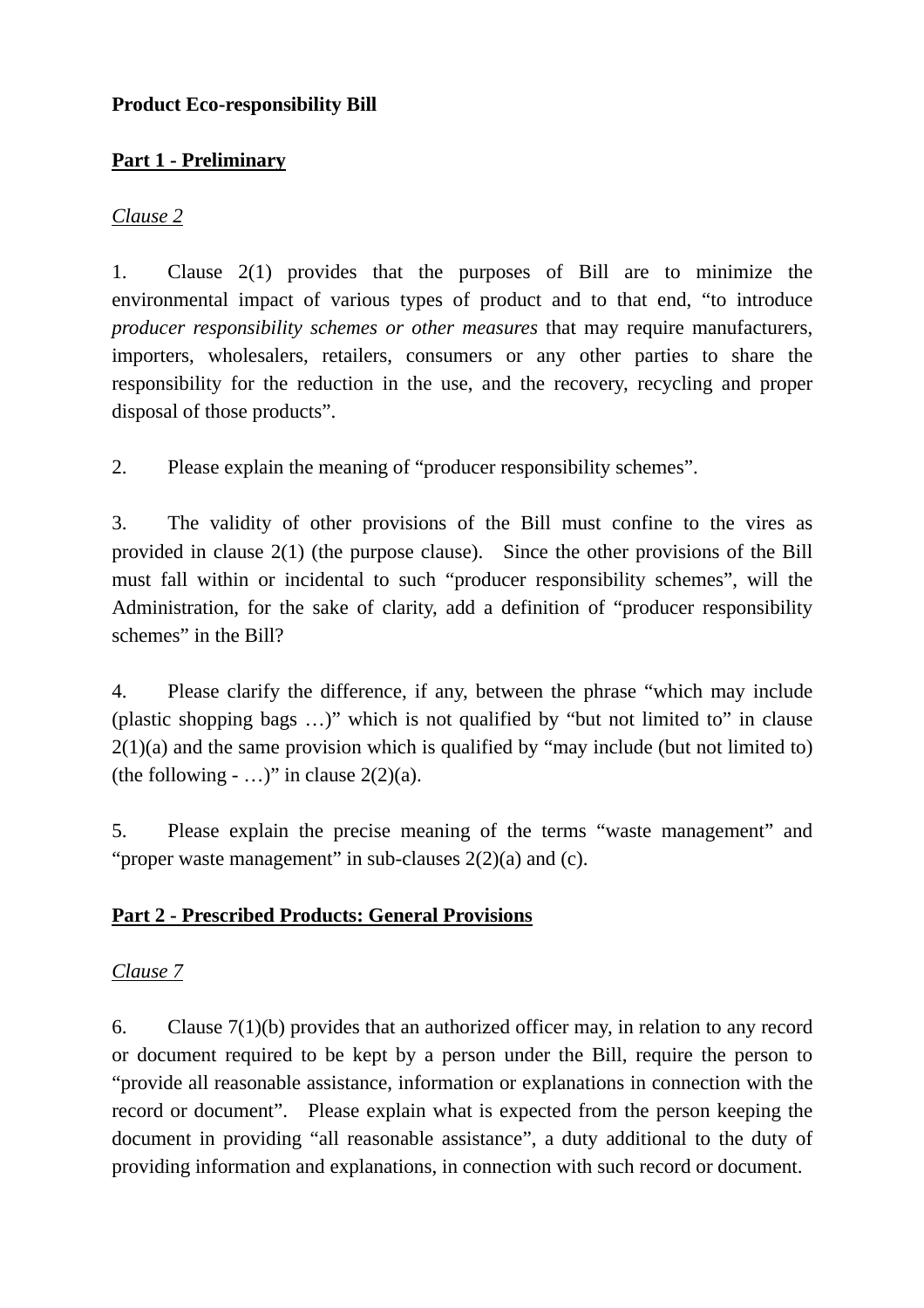7. Please also advise whether that person will be required to give assistance, information or explanations which may include self-incriminating information.

8. Under clause  $7(4)$  –

"*If required by the person* having the lawful custody of such products, the authorized officer shall pay for –

- (a) the market price of the samples he proposes to take; or
- (b) if the market price is unknown or not readily ascertainable, a reasonable price of those samples."

"如合法保管上述產品的人作出要求,獲授權人員須—

- (a) 就他擬取去的樣本,繳付市價;或
- (b) (如市價不詳或並非可輕易確定)為該等樣本繳付一個合理價錢。"

9. What is the meaning of "lawful custody" of a product in law?

10. It seems that the English text will be much improved and the accurate meaning of the Chinese text will be carried if clause 7(4) is changed to read as follows –

"Upon the demand of the person having lawful custody of such products, the authorized officer shall pay for - …".

#### *Clause 8*

11. Clause 8 provides for the power of entry and search by an authorized officer.

12. Clause 8(2) provides that except with the consent of the occupier or person in charge of any domestic premises, an authorized shall not enter or search those premises without a warrant issued by a magistrate. Why is the power of entry and search of premises other than domestic premises is not subject to the judicial scrutiny of a search warrant?

13. Under clause 8(8), "domestic premises" means any premises that are constructed or intended to be used for habitation. Please advise whether premises which are used partly for domestic purpose and partly for non-domestic purpose will be treated as "domestic premises".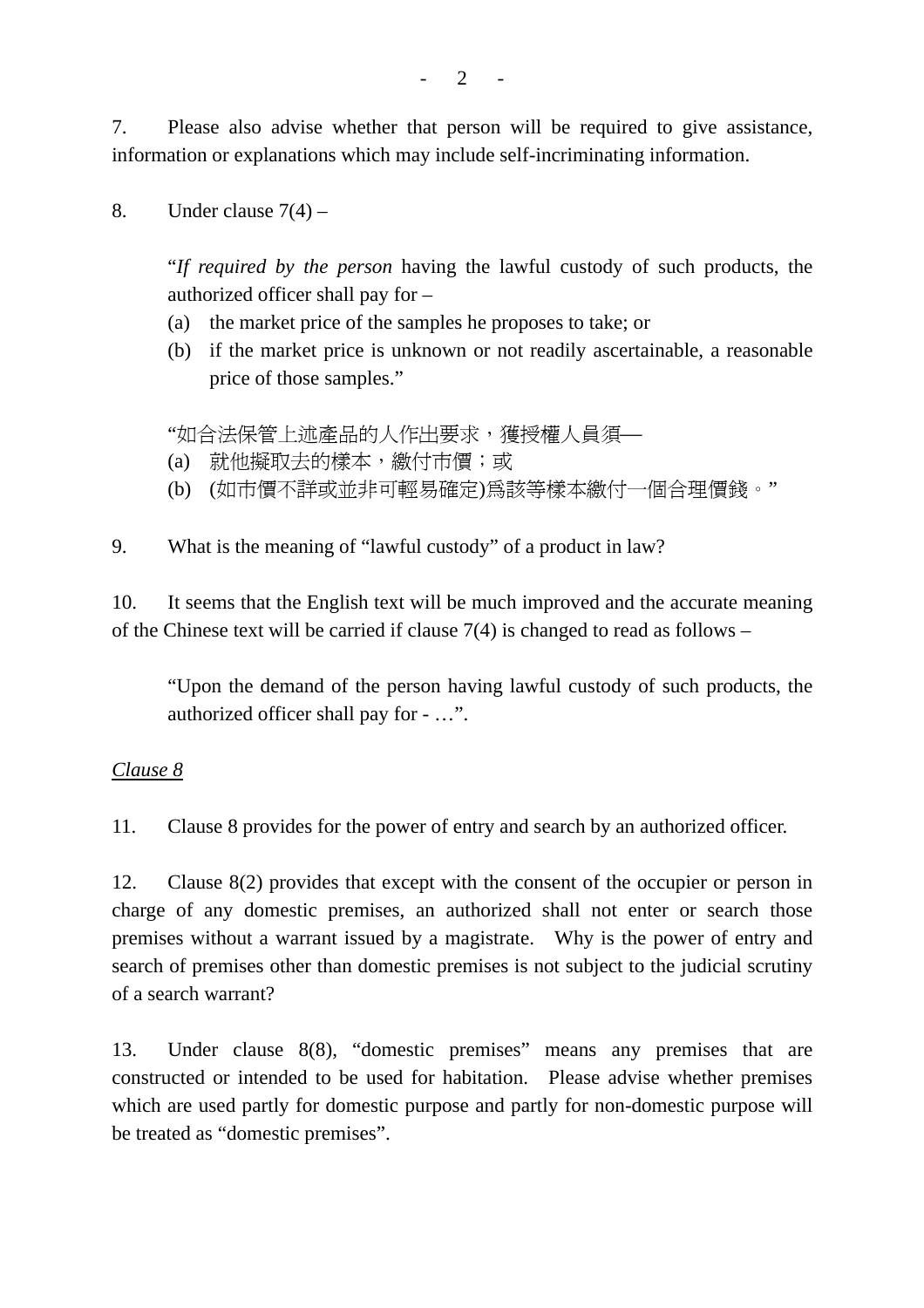14. Please also explain the reason why the physical construction or the intended use but not the actual use of the premises determines whether a search warrant is required for the exercise of the power of entry and search.

# *Clause 9*

15. The offence under clause 9(1) is for producing any false, incorrect or misleading record, document or information. It is a defence that the accused person - (a) did not know and had no reason to believe the record, document or information to be false, incorrect or misleading; or (b) he exercised due diligence to avoid the commission of the offence (clause 9(2)).

16. The other offence under clause 9(3) is for omission of any material particular from any record, document or information. It is a defence that the accused person did not know and could not with due diligence have ascertained the material particular  $clause 9(4)$ .

17. Why are different defences provided in clause 9(2) and clause 9(4)?

18. What is meant by "*ascertained* the material particular" and in what way it prevents or avoids an omission of the material particular?

#### *Clause 10*

19. A person wilfully "obstructs or delays" an authorized officer in the performance of any of his functions under the Bill commits an offence (clause 10(a)). The dictionary meaning of the verb "obstruct" includes an act to "retard the passage or progress of; impede , hinder the motion of" (ref: *The New Shorter Oxford English Dictionary*, edited by Lesley Brown, Vol. 2, 1993 edition). The case law also held that "obstructing" was not confined to physical obstruction and included acts intending to delay, for example, police officers from entering into premises to see whether it was likely an offence would be committed or not (*Hinchliffe* v. *Sheldon* [1955] 3 All ER 406).

20. Please explain whether it is necessary in law to provide "delay" in addition to "obstruct" in the offence provision. Please also advise the Bills Committee the other legislation in Hong Kong where "delay" is used in addition to "obstruct" in an offence provision.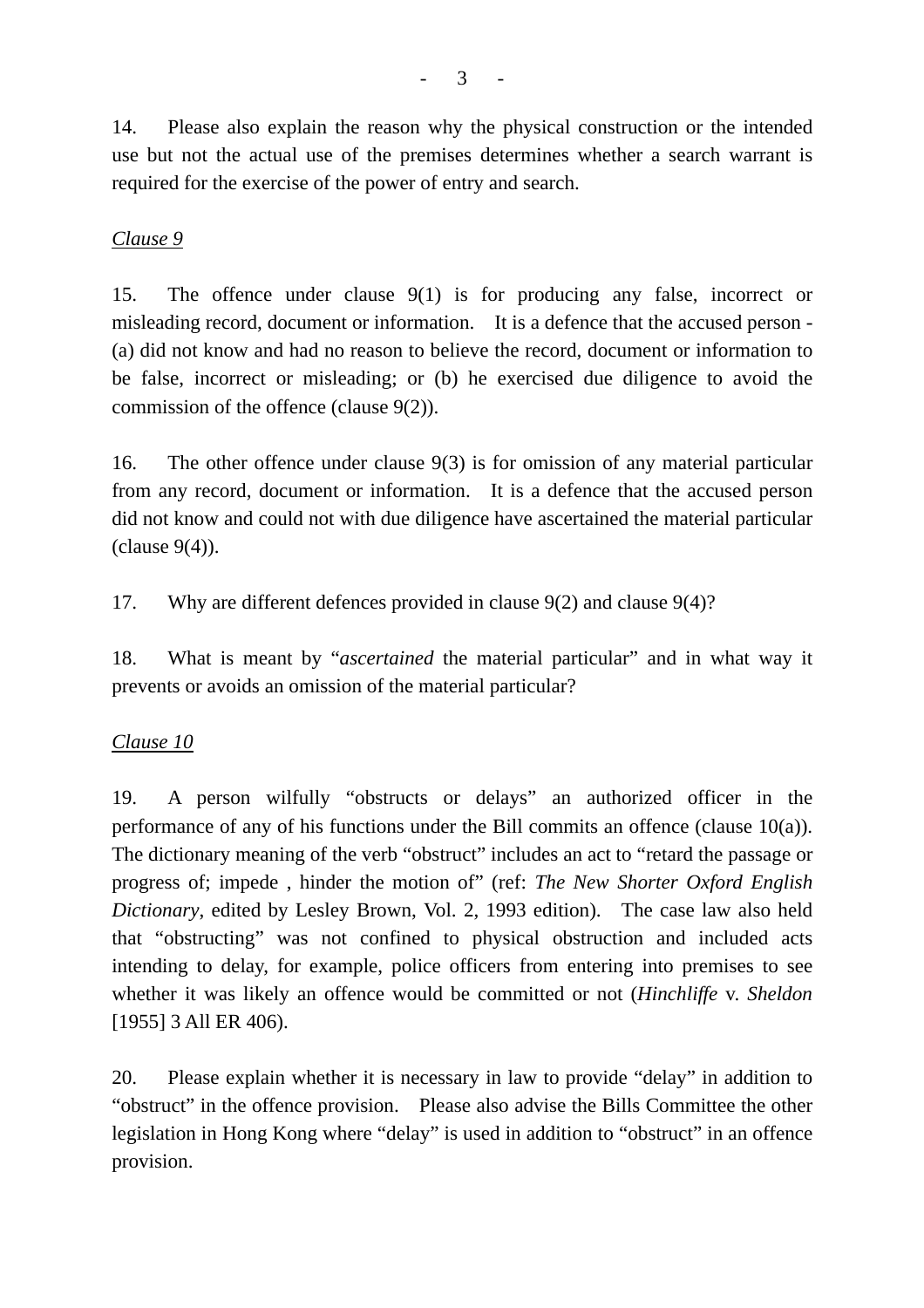# *Clause 11*

21. Clause 11 provides that if a body corporate commits an offence under the Bill and the offence was committed with the consent or connivance of, or was attributable to any neglect on the part of "a *director* of, or a *person concerned in the management of*, the body corporate", the director or that person also commits the offence.

22. The word "director" in the Chinese text is rendered as "高級人員" and the "person concerned in the management of, the body corporate" is rendered as "涉及該 法人團體的管理的人". It seems that a "director" of a body corporate in various laws of Hong Kong refers to a director under the Companies Ordinance (Cap. 32) and not just any high ranking officer of a body corporate. Please clarify –

- (a) the exact persons to be covered by this offence provision;
- (b) examples of other legislative provisions where "a person *concerned in the management of a body corporate*" is also criminally liable for an offence committed by the body corporate.

# *Clause 13*

23. Clause 13 provides that an aggrieved person may appeal against the decision of a public officer in relation to 4 specified matters –

- (a) rejection of an application for registration or deregistration in respect of a retail outlet;
- (b) rejection of an application for exemption of part of the area of a registered retail outlet;
- (c) an assessment notice under section 25 (a replacement assessment notice); and
- (d) any matter that is  $-$ 
	- (i) provided by a regulation made under the Bill; and
	- (ii) specified in the regulation as a matter on which an appeal may be made (clause 13(2)).

24. As a matter of drafting, does clause 13(2) cover all decisions made by the public officer in the exercise of his functions under the Bill?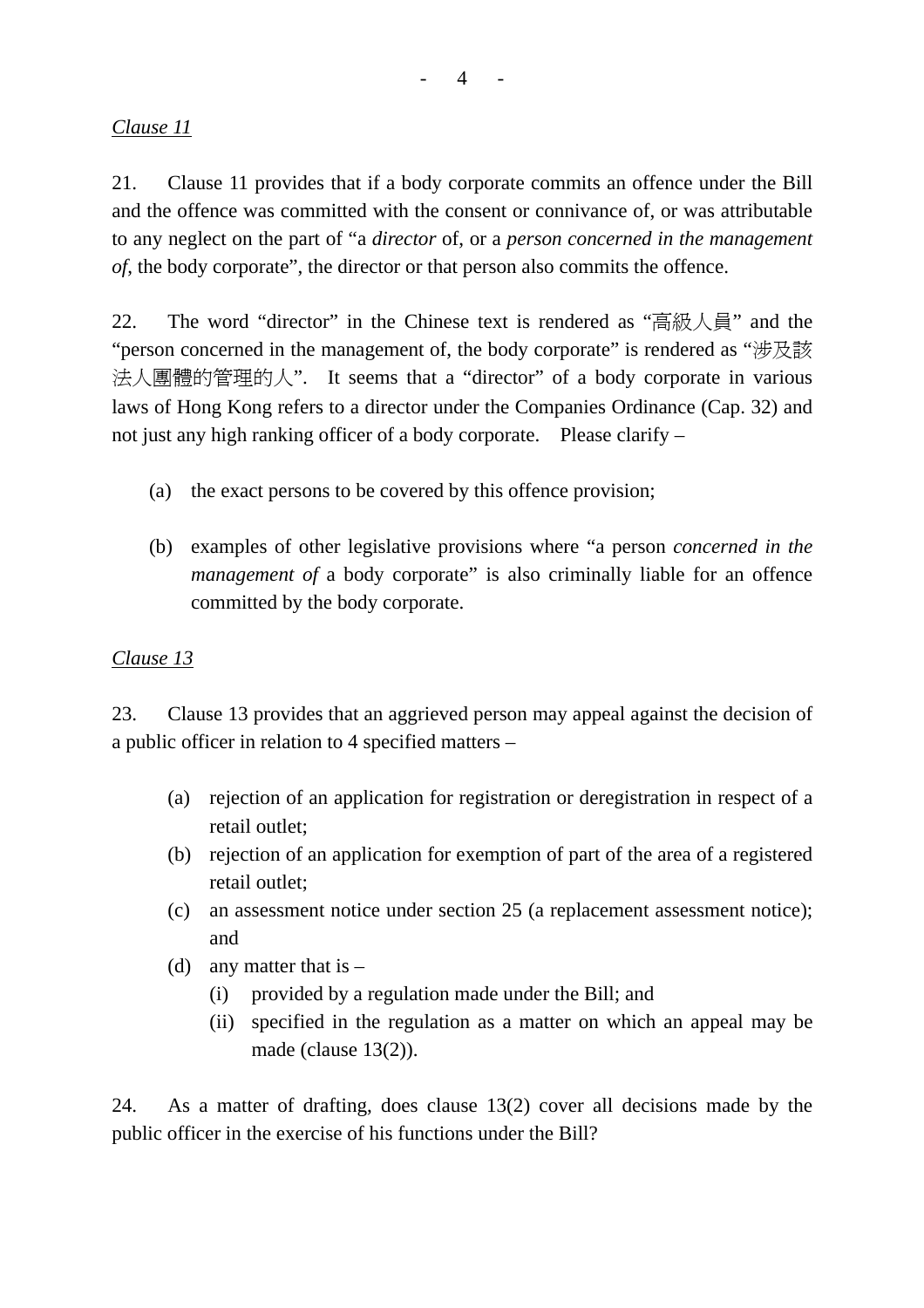25. If there is a decision of a public officer which falls outside the 4 matters specified for appeal under clause 13, what will be legal remedy available to the aggrieved person?

### *Clause 14*

26. The Chairman, the Deputy Chairman and a panel member of the Appeal Board shall be appointed for a term of not more than 3 years but may be reappointed (clause 14(5)). Does the Administration intend to follow the convention that appointment of a person to public service of not more that 6 years?

27. Will the Administration make an express provision similar to section 10 of the Construction Industry Council Ordinance (Cap. 587) which provides as follows –

"An appointed member is eligible for reappointment on the expiry of his term of office, but he may not serve as such a member continuously for more than 6 years."

28. The jurisdiction of the Appeal Board on an appeal shall be exercised by the Chairman and such number of panel members as the Chairman may appoint for the appeal (clause 15(1)). The Chairman, the Deputy Chairman and any panel member may at any time resign his office and the hearing of an appeal *may be continued* notwithstanding any change in the membership of the Appeal Board as if the change had not occurred. Unless the parties to the appeal consent, a person may not be appointed as a member of the Appeal Board before which the hearing of an appeal has been commenced (clause 16(4), 16(5) and 16(6)). What will happen in the following situations –

- (a) The Chairman, the Deputy Chairman who is not involved in a particular appeal, or both of them resign after the hearing of an appeal has commenced;
- (b) Who is to determine whether or not the appeal may continue;
- (c) Consent of the parties cannot be obtained for the appointment of an additional panel member.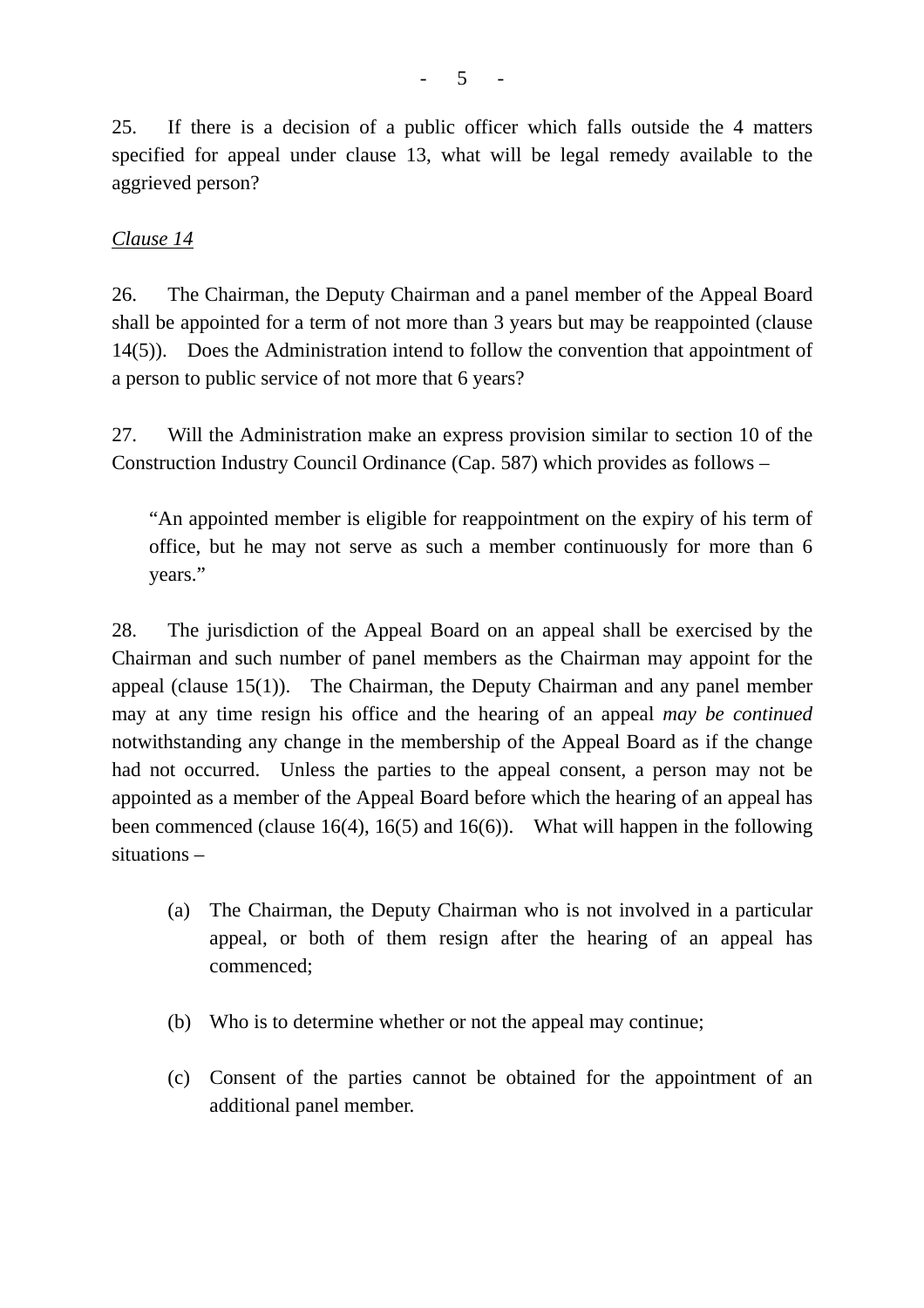### **Part 3 – Plastic Shopping Bags**

# *Clause 17*

29. "Levy" as provided in Part 3 of the Bill by definition "means a levy mentioned in section  $18(3)$ " (clause  $17(1)$ ). Clause 2 which sets out the purposes of the Bill provides the statutory power to impose an "environmental levy" to discourage the use of certain products (clause  $(2)(d)$ ). Is the "levy" defined in clause 17(1) same as the "environmental levy" provided in clause  $2(2)(d)$ ? If so, should there be consistency in the references?

#### *Clause 19*

30. A retailer who falls within the definition of a "prescribed retailer" and his retail outlet falls within the definition of a "qualified retail outlet" in Schedule 4 may apply to the Director of Environmental Protection to become a "registered retailer" in respect of a "qualified retail outlet" (clause 19(3)). A prescribed retailer shall ensure that no plastic shopping bag is provided directly or indirectly to a customer from a qualified retail outlet of that retailer unless the outlet is a registered retail outlet (clause 19(4)). A prescribed retailer who contravenes clause 19(4) commits an offence (clause 19(5)).

31. Is it mandatory for a prescribed retailer to register as a registered retailer if he does not provide plastic shopping bags to his customer?

32. Will there be a contravention of clause 19(4) if a prescribed retailer does not provide plastic shopping bags to his customers but sells plastic bags to his customers?

33. Clause 17(6) provides that a registered retailer may apply for deregistration in respect of a retail outlet on only 2 grounds, i.e. if the retailer ceases to carry on a retail business in that outlet or that outlet is no longer a qualified outlet. Has the Administration considered other possible grounds on which a retailer may apply for deregistration, e.g. the retailer intends to cease to provide plastic bags in the outlet.

#### *Clause 22*

34. The levy set out in Schedule 3 (50 $\varphi$  per plastic shopping bag) is payable by a registered retailer to the Government for each plastic shopping bag that he provides to a customer (clause 18(3)). It seems that the primary duty of payment of the levy rests on the registered retailers.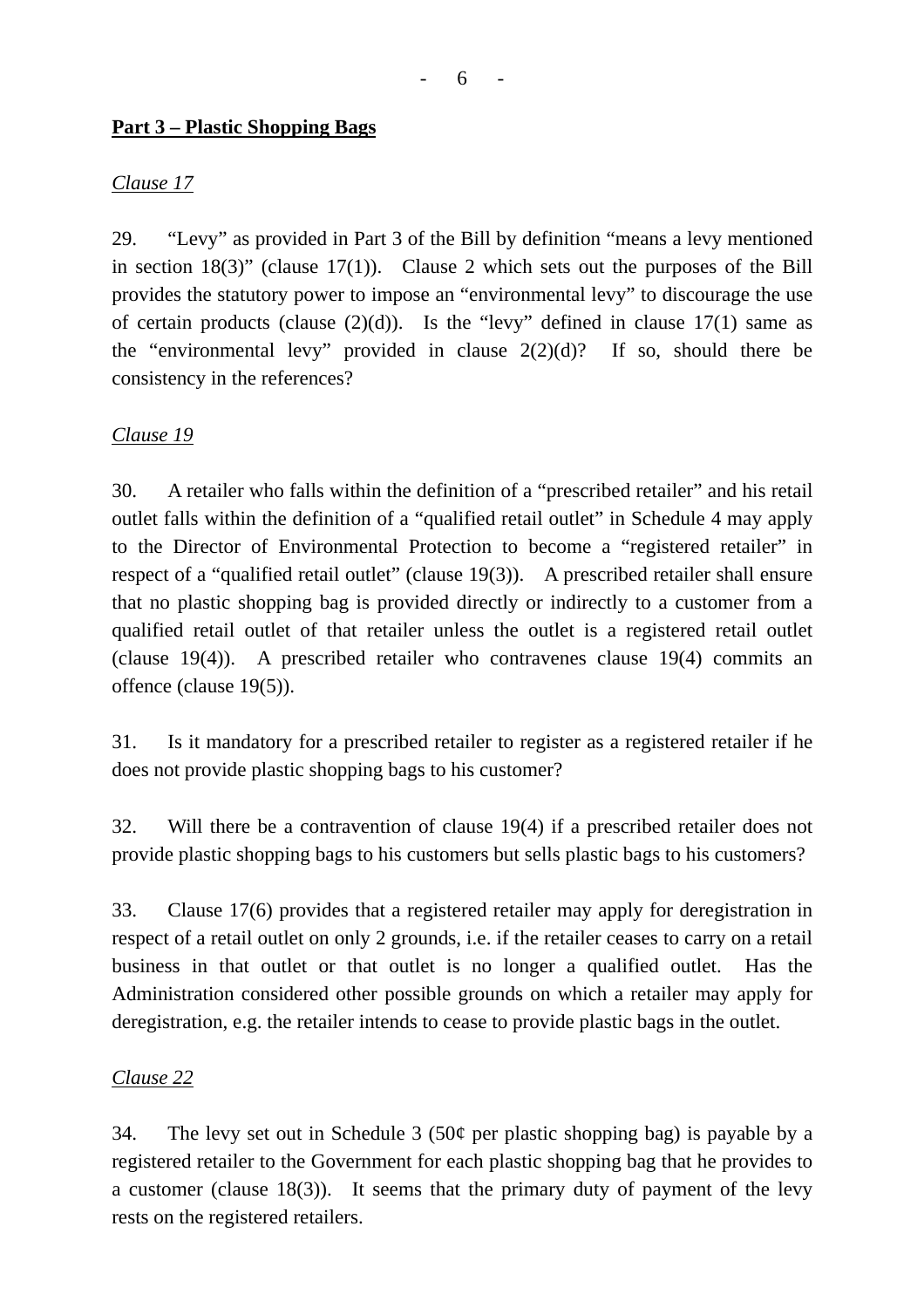35. Clause 22(1) provides that "a registered retailer shall charge an amount of not less than the levy for each plastic shopping bag provided directly or indirectly to a customer". Please clarify whether a registered retailer may "charge" an amount on a person other than his customers (e.g. a plastic shopping bag manufacturer) for providing plastic shopping bags to the customers?

36. Clause 22(5) provides that "a registered retailer shall ensure that no rebate or discount is offered to any customer with the effect of directly or indirectly offsetting the amount charged under subsection (1)". If, however, the registered retailer does not "charge" anything on the customer at all, does the question of "rebate or discount" come into play?

37. In law, will the prescribed levy regarded as a consideration for the purpose of sale and purchase of the plastic shopping bag? Does the law of sale of goods (e.g. Sale of Goods Ordinance (Cap. 26)) apply in the provision of plastic shopping bags?

38. If a registered retailer charges a customer for an amount higher than the prescribed levy of  $50¢$  (e.g.  $80¢$ ), will the difference (i.e.  $30¢$ ) be regarded as a consideration in law for the purpose of sale and purchase of the plastic shopping bag?

# *Clauses 24 & 25*

39. A registered retailer shall ensure that records and documents relating to each submitted return are kept for not less than 5 years (clause 24(1)). The Director may at any time replace an assessment notice with another assessment notice ("replacement assessment notice") if he reasonably believes that any amount of levies stated in a return in respect of a period is false, incorrect or misleading (clauses 25(1) and (2)).

40. You may be aware that similar requirements are imposed under the Inland Revenue Ordinance (Cap. 112). Under IRO, an assessor may issue additional tax assessments within the year of assessment or within 6 years after the expiration thereof (section 60). A person carrying on a trade, profession or business in Hong Kong (thus subject to the relevant profits tax provisions) is required to retain records of their income and expenditure for a period of not less than 7 years after the completion of the transactions to which they relate (section 51C). Similar requirements are imposed on property owners with respect to rent records.